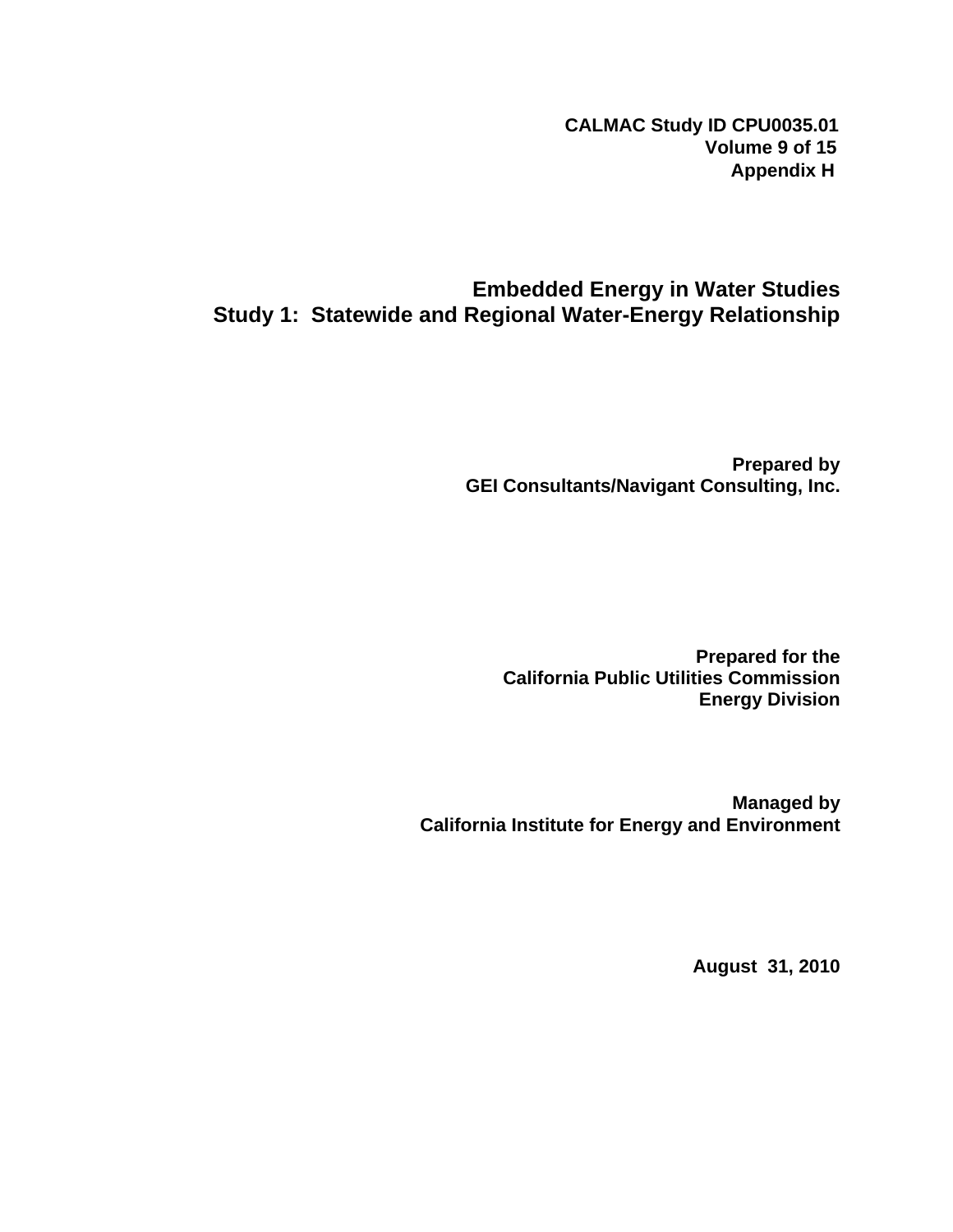Local surface water and groundwater are balancing supplies in the model. They are used to provide additional water to meet the balance of demand not fulfilled by all other water supplies including wholesale supplies. The model uses three values to govern the use of these supplies within each region: 1) an upper limit for local surface water supply available for use in each hydrologic region, 2) a historic average ratio between groundwater use and local surface water use in each region, and 3) user-defined increase in local surface supply. This section discusses the three, their sources, and how they are used in scenario analysis.

# **H.1 Upper Limit for Local Surface Water Supply**

The Study team estimates an upper limit for total local surface water supply to simulate the constrained capacity that local reservoirs have to serve a region. This value is calculated using historic data from the Regional Water Balances and only accounts for surface water supply used to meet the following demands: urban, agricultural, instream, managed wetlands, and required delta outflow. Wild and Scenic uses are not accounted for as these flows are uncontrolled and are not being considered in this model.

Historic Local Surface Supply

.

- $=$  Local Deliveries  $-$  Environmental Wild and Scenic
- + Return Flow from Carryover Storage + Reuse of Surface Water
- + Inflow Drainage from other HRs

The upper limit is calculated in each water year type from 1998-2005 in each region and then averaged over the period to produce value for each region. The upper limit is calculated by adding historic supplies from (as defined by the water balances) Local Deliveries, Return Flow from Carryover Storage, Reuse of Surface Water, and Inflow Drainage from other Hydrologic Regions and subtracting historic demand by Wild and Scenic Rivers. The remainder is that local surface water which meets urban, agricultural and select environmental water demands. The historic averages calculated for each hydrologic region are summarized in Table 1.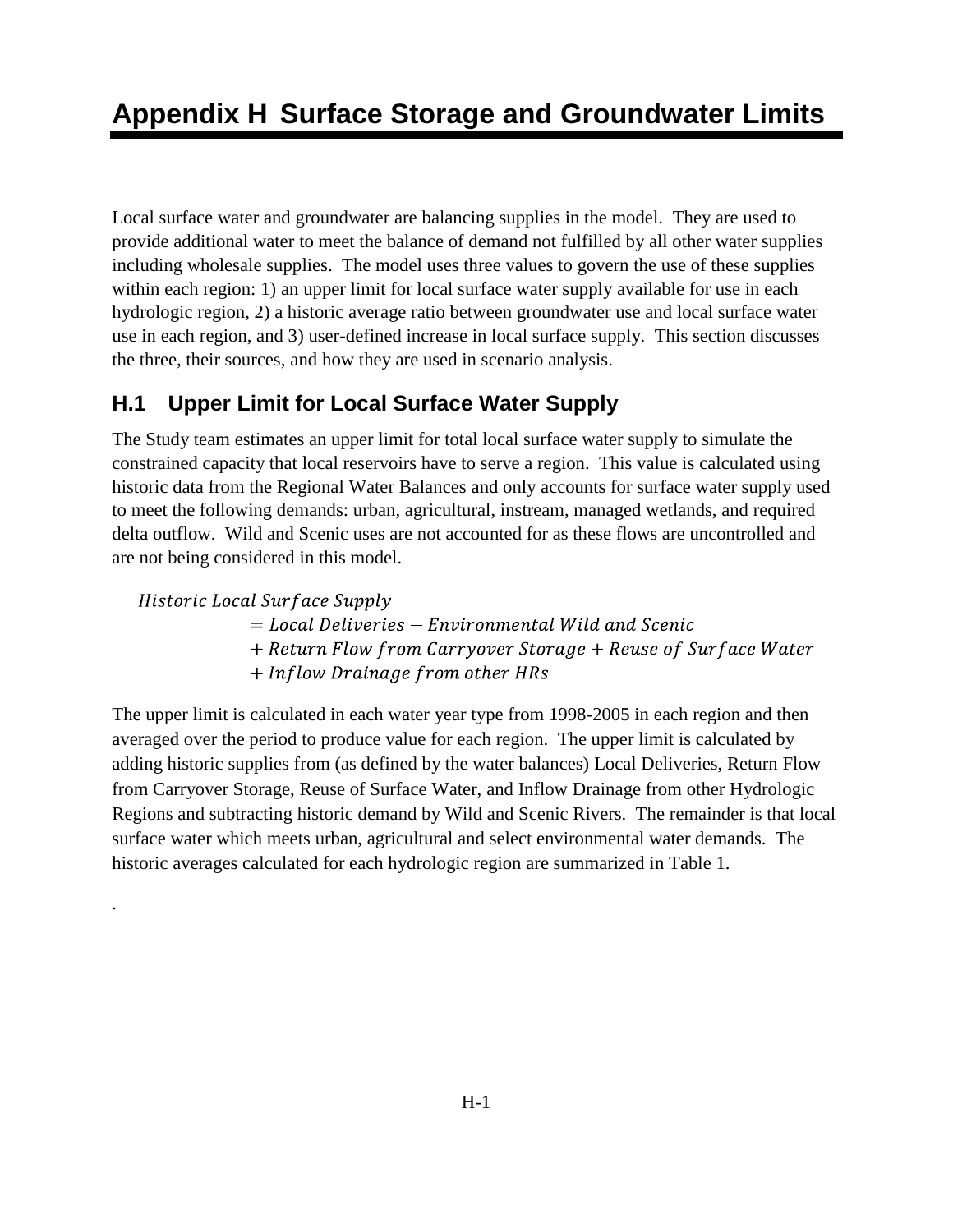| Region    | <b>Local Surface Water Limit</b><br>(TAF) |
|-----------|-------------------------------------------|
| <b>NC</b> | 2,119                                     |
| SF        | 867                                       |
| <b>CC</b> | 79                                        |
| <b>SC</b> | 366                                       |
| <b>SR</b> | 13,862                                    |
| SJ        | 4,735                                     |
| <b>TL</b> | 2,322                                     |
| <b>NL</b> | 444                                       |
| <b>SL</b> | 171                                       |
| <b>CR</b> | 306                                       |

#### **Table 1: Calculated Upper Limit for Local Surface Water**

#### *H.1.1 Groundwater to Surface Water Ratio*

<span id="page-2-0"></span>The historic ratio of groundwater to surface water is used to split the total balancing supply between groundwater and surface water. The ratio is calculated in each region for each year type and then used to develop an average for each region. The total surface water supply used for this calculation follows the same method as the surface water upper limit calculation. The total groundwater supply used in this calculation is obtained from the Regional Water Balances, and it is denoted as "Total Groundwater Withdrawal." The historic average ratio for each hydrologic region is summarized in [Table 2.](#page-2-0)

| Table 2: Ratio of Surface Water to Groundwater Use |                           |     |  |  |  |
|----------------------------------------------------|---------------------------|-----|--|--|--|
|                                                    | Surface Water Groundwater |     |  |  |  |
| <b>NC</b>                                          | 86%                       | 14% |  |  |  |
| <b>SF</b>                                          | 81%                       | 19% |  |  |  |
| <b>CC</b>                                          | 7%                        | 93% |  |  |  |
| <b>SC</b>                                          | 18%                       | 82% |  |  |  |
| <b>SR</b>                                          | 84%                       | 16% |  |  |  |
| <b>SJ</b>                                          | 64%                       | 36% |  |  |  |
| <b>TL</b>                                          | 30%                       | 70% |  |  |  |
| <b>NL</b>                                          | 75%                       | 25% |  |  |  |
| <b>SL</b>                                          | 29%                       | 71% |  |  |  |
| <b>CR</b>                                          | 42%                       | 58% |  |  |  |
|                                                    |                           |     |  |  |  |

| Table 2: Ratio of Surface Water to Groundwater Use |             |
|----------------------------------------------------|-------------|
| <b>Surface Water</b>                               | Groundwater |

### *H.1.2 User-Defined Increase in Local Surface Supply*

Users can define increases in local surface supply available in each hydrologic region. These inputs are added to the existing upper limit for local surface water supply to simulate additional construction of surface storage in each region. The Study Team collected information on the existing storage capacity in each region to use as a guide for scenario inputs. Current storage capacities were obtained from DWR's Draft Regional Water Balances for the Draft 2010